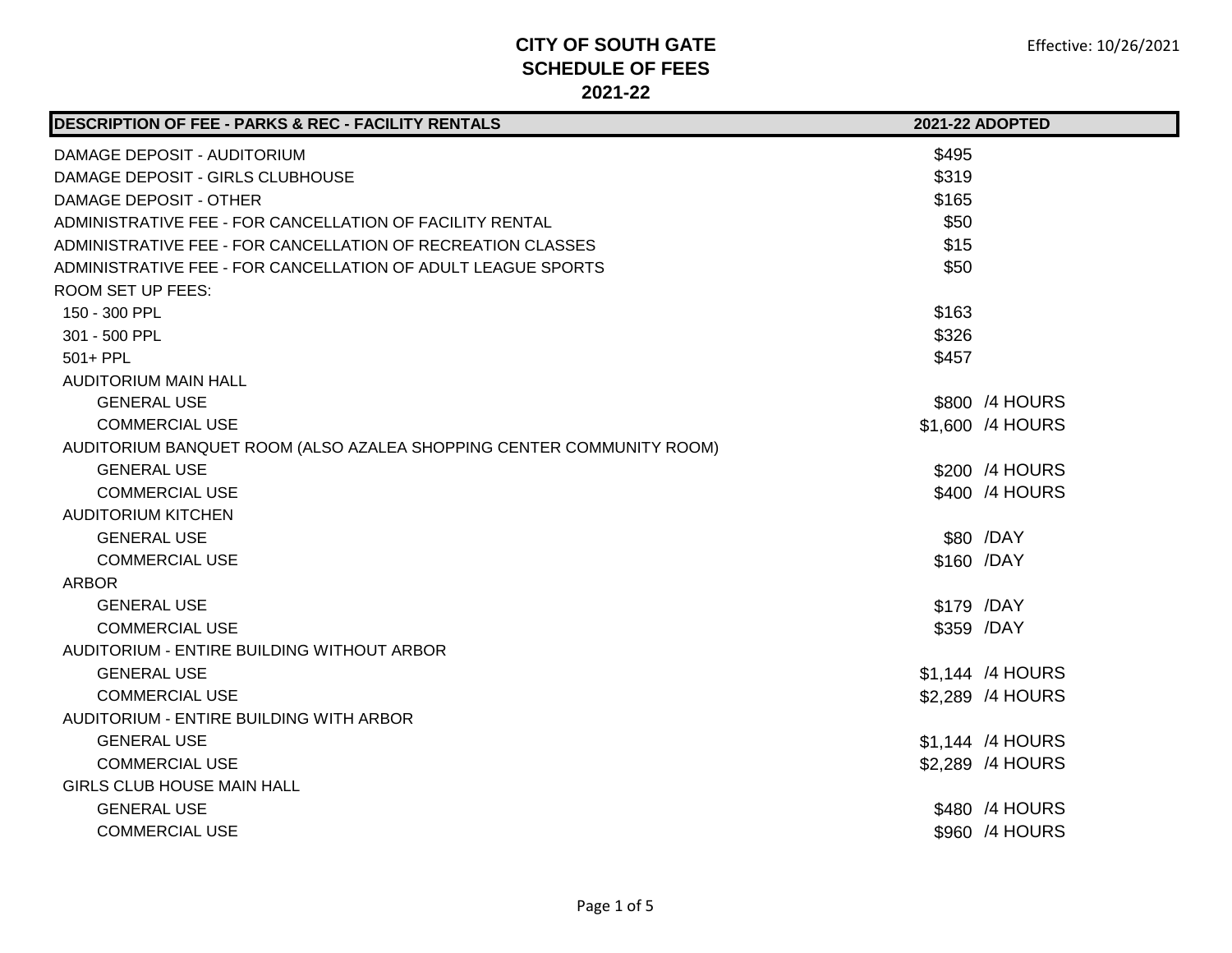| DESCRIPTION OF FEE - PARKS & REC - FACILITY RENTALS | 2021-22 ADOPTED          |
|-----------------------------------------------------|--------------------------|
| GIRLS CLUB HOUSE - MEETING ROOMS A & B              |                          |
| <b>GENERAL USE</b>                                  | \$80 /4 HOURS            |
| <b>COMMERCIAL USE</b>                               | \$160 /4 HOURS           |
| <b>GIRLS CLUB HOUSE - KITCHEN</b>                   |                          |
| <b>GENERAL USE</b>                                  | \$64 /DAY                |
| <b>COMMERCIAL USE</b>                               | \$128 /DAY               |
| GIRLS CLUBHOUSE - ENTIRE BLDG.                      |                          |
| <b>GENERAL USE</b>                                  | \$704 /4 HOURS           |
| <b>COMMERCIAL USE</b>                               | \$1,408 /4 HOURS         |
| SPECIAL EQUIPMENT IN AUDITORIUM & GCH ONLY          |                          |
| PROJECTOR SCREEN / TV'S - (IN AUD ONLY)             | \$82 /4 HOURS            |
| ROUND TABLES - (IN AUD & GCH)                       | \$7                      |
| PODIUM AND/OR MICROPHONE - (IN AUD & GCH)           | \$33                     |
| STORAGE CLOSET - (IN GCH ONLY)                      | \$33                     |
| COFFEE URN - (IN AUD ONLY)                          | \$25                     |
| ELECTRICIAN OVERTIME HOURS - (IN AUD ONLY)          | Hourly rate /2 HOUR MIN. |
| <b>CIVIC CENTER</b>                                 |                          |
| ART GALLERY - GENERAL USE                           | \$320 /4 HOURS           |
| ART GALLERY - COMMERCIAL USE                        | \$524 /4 HOURS           |
| <b>CONF. RM - GENERAL USE</b>                       | \$79 /4 HOURS            |
| <b>CONF. RM - COMMERCIAL USE</b>                    | \$159 /4 HOURS           |
| <b>CIVIC CENTER ENTIRE BUILDING</b>                 |                          |
| <b>GENERAL USE</b>                                  | \$399 /4 HOURS           |
| <b>COMMERCIAL USE</b>                               | \$683 /4 HOURS           |
| SENIOR CENTER MAIN HALL                             |                          |
| <b>GENERAL USE</b>                                  | \$330 /4 HOURS           |
| <b>COMMERCIAL USE</b>                               | \$659 /4 HOURS           |
| SENIOR CENTER CONFERENCE ROOM                       |                          |
| <b>GENERAL USE</b>                                  | \$115 /4 HOURS           |
| <b>COMMERCIAL USE</b>                               | \$230 /4 HOURS           |
| SENIOR BUILDING KITCHEN                             |                          |
| <b>GENERAL USE</b>                                  | \$80 /DAY                |
| <b>COMMERCIAL USE</b>                               | \$161 /DAY               |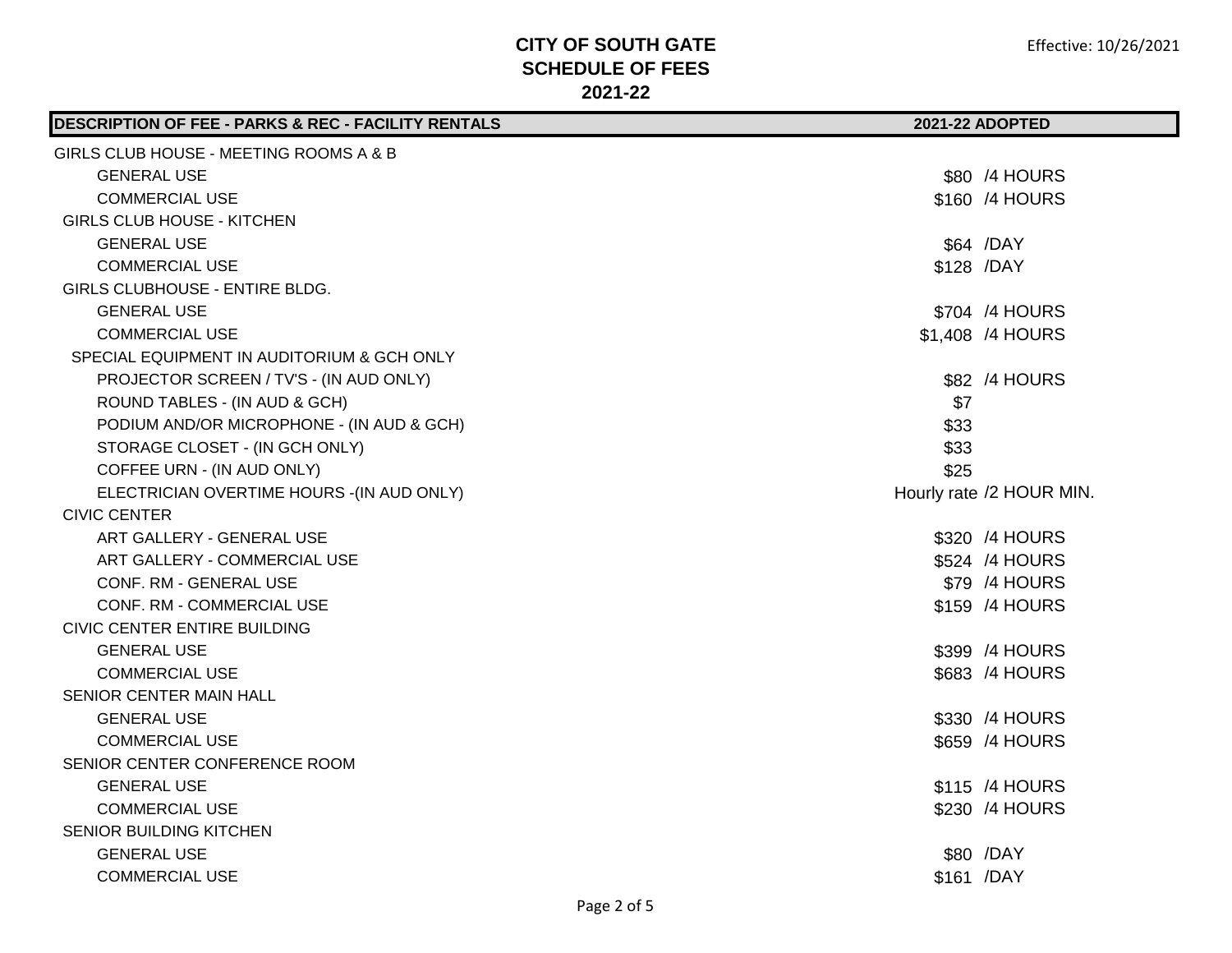| <b>DESCRIPTION OF FEE - PARKS &amp; REC - FACILITY RENTALS</b> | <b>2021-22 ADOPTED</b> |                     |
|----------------------------------------------------------------|------------------------|---------------------|
| SENIOR BUILDING CENTER - ENTIRE BUILDING                       |                        |                     |
| <b>GENERAL USE</b>                                             |                        | \$526 /4 HOURS      |
| <b>COMMERCIAL USE</b>                                          |                        | \$1,086 /4 HOURS    |
| SPORTS CENTER - BICENTENNIAL ROOM                              |                        |                     |
| <b>GENERAL USE</b>                                             |                        | \$200 /4 HOURS      |
| <b>COMMERCIAL USE</b>                                          |                        | \$400 /4 HOURS      |
| SPORTS CENTER - GYMNASIUM                                      |                        |                     |
| <b>GENERAL USE</b>                                             |                        | \$600 /4 HOURS      |
| <b>COMMERCIAL USE</b>                                          |                        | \$1,200 /4 HOURS    |
| SPORTS CENTER - ENTIRE BUILDING                                |                        |                     |
| <b>GENERAL USE</b>                                             |                        | \$1,120 /4 HOURS    |
| <b>COMMERCIAL USE</b>                                          |                        | \$1,392 /4 HOURS    |
| SWIM CENTER - PRIVATE RENTALS                                  |                        |                     |
| <b>GENERAL USE 0-50 PEOPLE</b>                                 |                        | \$50 /HOUR          |
| GENERAL USE 51-100 PEOPLE                                      |                        | \$96 /HOUR          |
| GENERAL USE 101+ PEOPLE                                        |                        | \$152 /HOUR         |
| COMMERCIAL USE 0-50 PEOPLE                                     |                        | \$50 /HOUR          |
| COMMERCIAL USE 51-100 PEOPLE                                   |                        | \$125 /HOUR         |
| COMMERCIAL USE 101+ PEOPLE                                     |                        | \$304 /HOUR         |
| 1/2 POOL RENTAL                                                |                        | \$107 /HOUR         |
| <b>WHOLE POOL</b>                                              |                        | \$157 /HOUR         |
| 1/2 POOL RENTAL COMMERCIAL USE                                 |                        | \$214 /HOUR         |
| WHOLE POOL COMMERCIAL USE                                      |                        | \$313 /HOUR         |
| REQUIRED ADDITIONAL GUARDS                                     |                        | \$16 /HOUR          |
| SWIM CENTER - SWIM MEETS (GENERAL USES)                        |                        |                     |
| DECEMBER - FEBRUARY                                            |                        | \$400 /8-HOUR DAY   |
| MARCH - MAY                                                    |                        | \$600 /8-HOUR DAY   |
| JUNE - AUGUST                                                  |                        | \$1,000 /8-HOUR DAY |
| SEPTEMBER - NOVEMBER                                           |                        | \$800 /8-HOUR DAY   |
| SWIM CENTER - SCHOOL / SWIM TEAM RENTALS                       |                        | \$99 /HOUR          |
| FIELD RENTALS - BASEBALL / SOFTBALL W/LIGHTS                   |                        |                     |
| <b>GENERAL USE</b>                                             |                        | \$80 /2 HOURS       |
| <b>COMMERCIAL USE</b>                                          |                        | \$160 /2 HOURS      |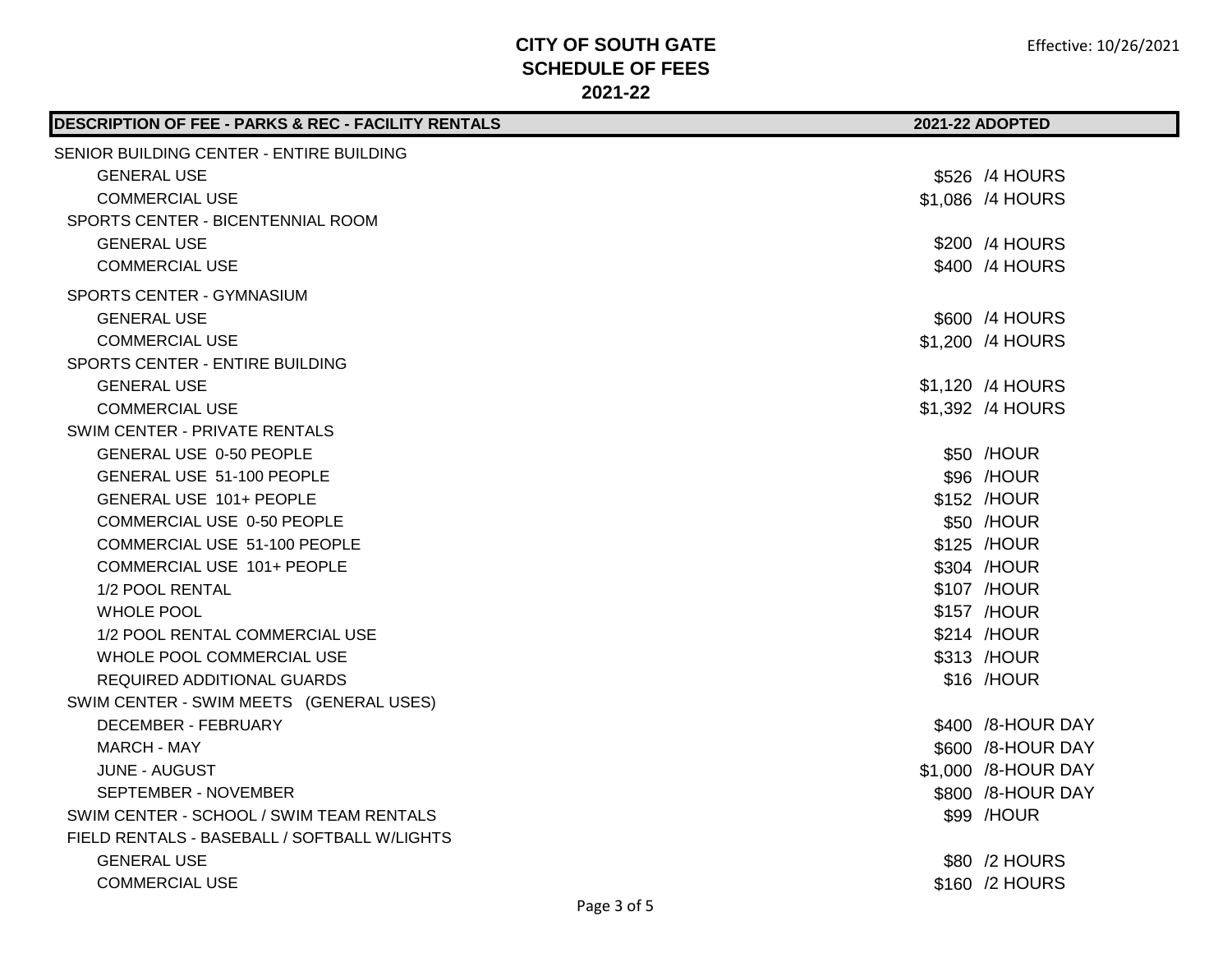| DESCRIPTION OF FEE - PARKS & REC - FACILITY RENTALS                                                                                                                                                                                            | 2021-22 ADOPTED |
|------------------------------------------------------------------------------------------------------------------------------------------------------------------------------------------------------------------------------------------------|-----------------|
| FIELD RENTALS - ADULT BASEBALL LEAGUES                                                                                                                                                                                                         |                 |
| <b>GENERAL USE - OFF PEAK HOURS</b>                                                                                                                                                                                                            | \$23 /2 HOURS   |
| <b>COMMERCIAL USE - OFF PEAK HOURS</b>                                                                                                                                                                                                         | \$46 /2 HOURS   |
| FIELD RENTALS - BASEBALL / SOFTBALL WITHOUT LIGHTS                                                                                                                                                                                             |                 |
| <b>GENERAL USE</b>                                                                                                                                                                                                                             | \$40 /2 HOURS   |
| <b>COMMERCIAL USE</b>                                                                                                                                                                                                                          | \$80 /2 HOURS   |
| FIELD RENTALS - SOCCER W/LIGHTS                                                                                                                                                                                                                |                 |
| <b>GENERAL USE</b>                                                                                                                                                                                                                             | \$120 /2 HOURS  |
| <b>COMMERCIAL USE</b>                                                                                                                                                                                                                          | \$240 /2 HOURS  |
| FIELD RENTALS - SOCCER WITHOUT LIGHTS                                                                                                                                                                                                          |                 |
| <b>GENERAL USE</b>                                                                                                                                                                                                                             | \$60 /2 HOURS   |
| <b>COMMERCIAL USE</b>                                                                                                                                                                                                                          | \$120 /2 HOURS  |
| OUTDOOR COURTS - TENNIS, BASKETBALL, ETC WITHOUT LIGHTS - PER COURT                                                                                                                                                                            |                 |
| <b>GENERAL USE</b>                                                                                                                                                                                                                             | \$23 /2 HOURS   |
| <b>COMMERCIAL USE</b>                                                                                                                                                                                                                          | \$46 /2 HOURS   |
| OUTDOOR COURTS - TENNIS, BASKETBALL, ETC W/ LIGHTS - PER COURT                                                                                                                                                                                 |                 |
| <b>GENERAL USE</b>                                                                                                                                                                                                                             | \$47 /2 HOURS   |
| <b>COMMERCIAL USE</b>                                                                                                                                                                                                                          | \$70 /2 HOURS   |
| <b>OUTDOOR EVENTS</b>                                                                                                                                                                                                                          |                 |
| GATHERINGS AND EVENTS AT CITY PARK FACILITIES THAT EXCEED 50 PEOPLE ARE REQUIRED<br>TO OBTAIN A PERMIT THROUGH THE PARKS & RECREATION DEPARTMENT. OUTDOOR EVENT<br>PERMIT FEES WILL BE CHARGED AS FOLLOWS. ADDITIONAL FACILITY PERMIT FEES MAY |                 |
| APPLY DEPENDING ON AREAS USED BY THE EVENT.                                                                                                                                                                                                    |                 |
| OUTDOOR EVENT: 1 - 50 PEOPLE                                                                                                                                                                                                                   |                 |
| <b>GENERAL USE</b>                                                                                                                                                                                                                             | \$87 /6 HOURS   |
| <b>COMMERCIAL USE</b>                                                                                                                                                                                                                          | \$175 /6 HOURS  |
| OUTDOOR EVENT: 51 - 100 PEOPLE                                                                                                                                                                                                                 |                 |
| <b>GENERAL USE</b>                                                                                                                                                                                                                             | \$173 /6 HOURS  |
| <b>COMMERCIAL USE</b>                                                                                                                                                                                                                          | \$346 /6 HOURS  |
| OUTDOOR EVENT: 101 - 200 PEOPLE                                                                                                                                                                                                                |                 |
| <b>GENERAL USE</b>                                                                                                                                                                                                                             | \$277 /6 HOURS  |
| <b>COMMERCIAL USE</b>                                                                                                                                                                                                                          | \$554 /6 HOURS  |